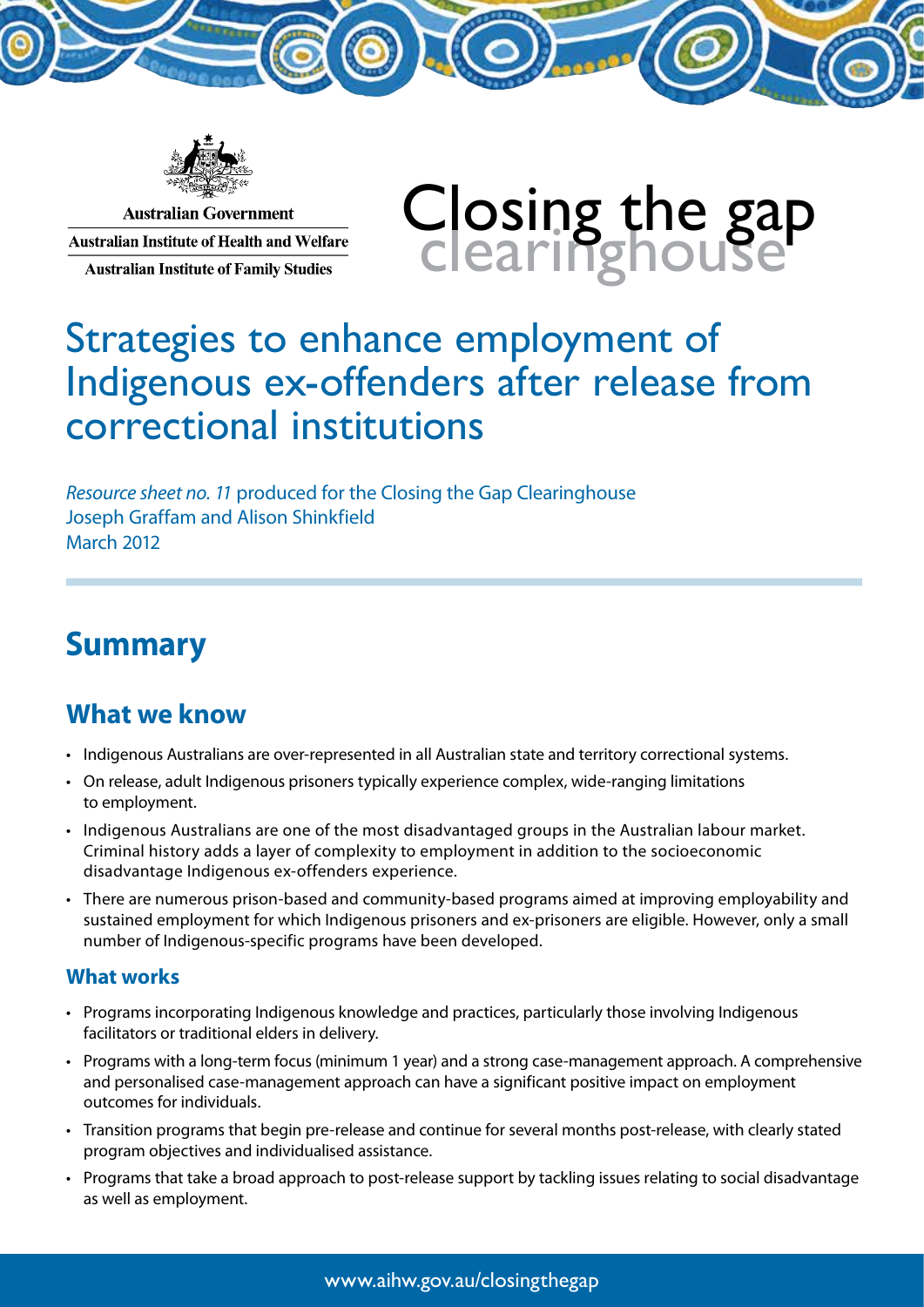- • Programs that incorporate on-the-job work experience with other forms of support, such as mentoring.
- • Use of mainstream Job Services Australia (JSA) employment services or specialist employment services for (non-Indigenous) offenders.

#### **What doesn't work**

• Leaving individuals unassisted to overcome all the known barriers to employment success and achieve sustained employment.

## **What we don't know**

- The area of employment services for Indigenous ex-offenders is broadly under-researched.
- • Few evaluations of 'best practice' and effectiveness of employment services for Indigenous ex-offenders have been conducted, and there is a resultant lack of specific knowledge of employment programs for Indigenous ex-prisoners.
- • Beyond what is suggested about performance by the JSA star rating system, the effectiveness of mainstream and specialist employment services in assisting Indigenous ex-prisoners to gain employment and other program goals compared with non-Indigenous participants is not well demonstrated.

# **Introduction**

Employment is an important element of successful integration within one's community. Across Australia, nearly two-thirds of prisoners were unemployed when they committed the crimes for which they were incarcerated. For Indigenous and non-Indigenous ex-prisoners alike, there are numerous benefits associated with employment. They include benefits related to the individual (for example, increased earning capacity, improved prospects for sustained employment, increased social contact, improved self-esteem and confidence, improved financial conditions, and less idle time) and to their family (for example, greater self-sufficiency, better lifestyle, provision of financial assistance to family networks), as well as wider system benefits, including reduced likelihood of reoffending and reimprisonment.

This resource sheet discusses the issues surrounding employment of Indigenous ex-prisoners, existing support programs, and strategies to employ more ex-prisoners after their release from correctional institutions. To be effective, programs and strategies need to acknowledge the social and cultural origins of disadvantage for Indigenous offenders. We give an overview of what works in overcoming Indigenous disadvantage and focus on regional and urban programs that help Indigenous offenders gain employment.

# **Background**

## **Prevalence of Indigenous offending**

Indigenous people are disproportionately represented in the Australian correctional systems (e.g. ABS 2010; SCRGSP 2011). Currently, they represent 28.3% of the prisoner population (SCRGSP 2011), and more than 90% of Indigenous prisoners are male (ABS 2010). The rate of imprisonment of Indigenous Australians is much greater than non-Indigenous Australians, with a national age-standardised imprisonment rate of 1,811.1 per 100,000, about 14 times that of non-Indigenous adults (SCRGSP 2011). Like their non-Indigenous counterparts,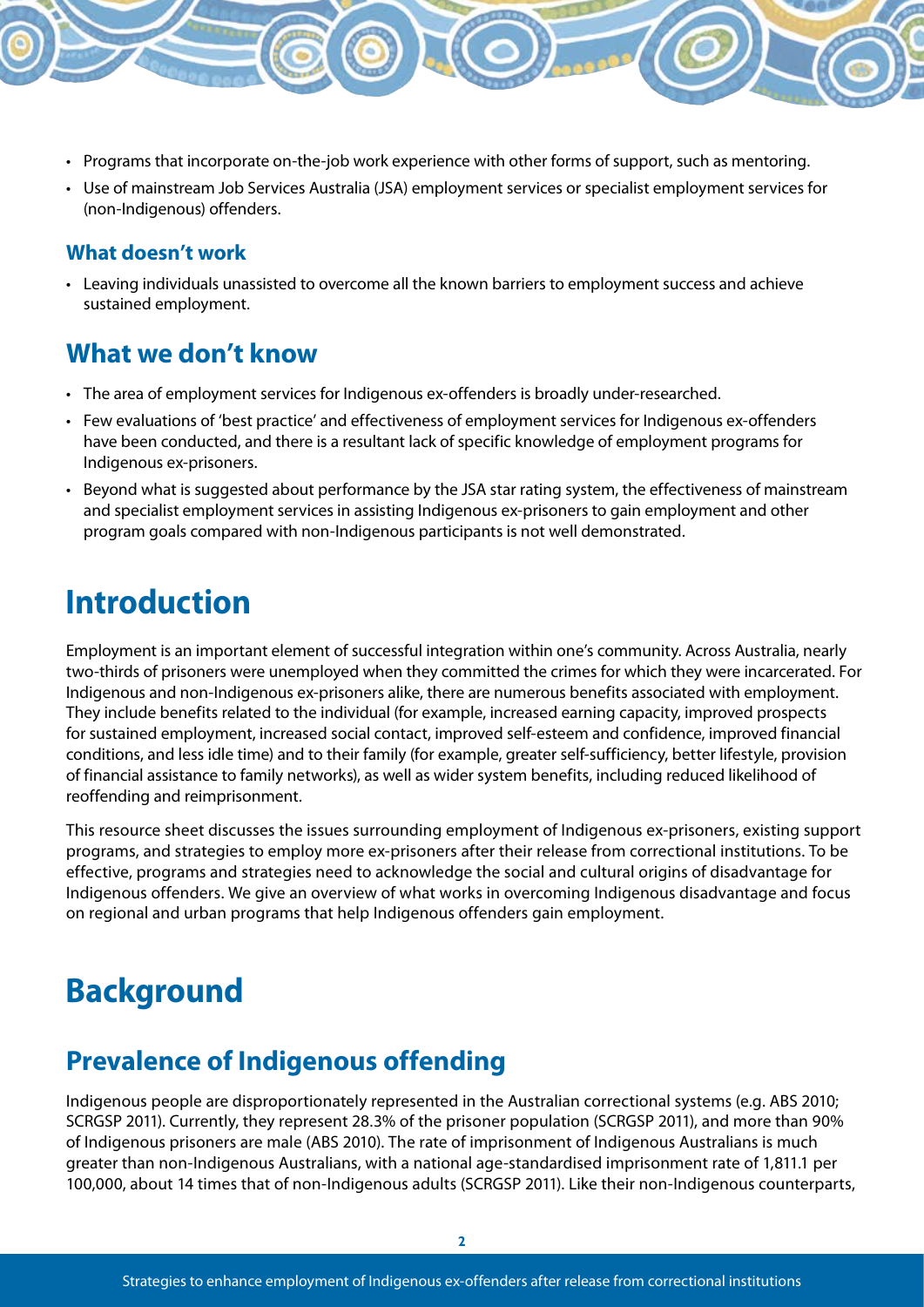Indigenous offenders are characterised by high rates of repeated short-term incarceration (ABS 2010). As well, there is an over-representation of Indigenous males convicted of a violent crime, with alcohol and substance use linked to this outcome (Willis & Moore 2008).

## **Origins of disadvantage for Indigenous offenders**

Complex social and cultural factors contribute to Indigenous offending behaviour and also create barriers to successful community reintegration. While many of these factors are also experienced by the general Australian community and by non-Indigenous ex-prisoners, their effect may be greater for Indigenous people and, in particular, Indigenous offenders seeking to reintegrate into the community and achieve sustained employment. They include, but are not limited to:

- • poor physical and mental health
- • drug and alcohol use
- • financial strain, limited finance and conditions of poverty
- insufficient literacy skills and/or low educational attainment
- • unstable, unsafe or crowded housing
- family dysfunction, social alienation and low or inadequate social support.

Indigenous Australians experience significant physical and mental health problems, with higher prevalence observed for asthma, diabetes, physical disability and kidney disease than non-Indigenous Australians (SCRGSP 2011). Among Indigenous prison entrants there is evidence of higher rates of communicable diseases (such as hepatitis B and C) and some chronic conditions (for example, diabetes) than for non-Indigenous prison entrants (AIHW 2010). Hospitalisation rates for physical health problems and mental disorders are also much higher among Indigenous ex-prisoners than non-Indigenous ex-prisoners and the general population (Hobbs et al. 2006).

Indigenous Australians consume less alcohol on average than non-Indigenous Australians but are more likely to engage in harmful drinking that places them at risk of serious short-term and long-term health problems and alcohol-related harm (e.g. AIHW 2010; Gray & Wilkes 2010). Indigenous offenders are more likely than non-Indigenous offenders to have been alcohol-dependent before their arrest (Makkai & Payne 2003; Putt et al. 2005). Although rates of illegal drug use are lower for Indigenous offenders, in particular poly-drug use (Makkai & Payne 2003), there are indications that Indigenous offenders are more likely to be dependent on cannabis and alcohol (e.g. Putt et al. 2005).

Limited financial means and/or poverty also create a condition of disadvantage that may have flow-on effects for employment. Indigenous offenders are at high risk of financial strain, which may underpin contact with the criminal justice system (Weatherburn et al. 2006). Indigenous Australians are less likely to receive adequate formal education, and those who do consistently score below national minimum standards in Years 3, 5, 7 and 9 reading, writing and numeracy compared with non-Indigenous students. The retention rate of Indigenous students from the start of secondary school until Year 10 is 90.9% (in 2009) compared with 99.8% for all students (SCRGSP 2011). Being Indigenous and an early school-leaver is a risk factor for imprisonment (Weatherburn et al. 2006).

The most pressing issue facing a newly released ex-prisoner is accommodation. Indigenous Australians generally have poorer housing conditions than the general Australian population, with overcrowding identified as a particular concern (SCRGP 2011). Many ex-prisoners have great difficulty finding and maintaining stable accommodation (Melbourne Criminology Research and Evaluation Unit 2003). As such, homelessness is a common problem for ex-prisoners (Baldry et al. 2006). Problematic drug use and reincarceration are also common outcomes of unstable and unsafe accommodation (Baldry et al. 2003). All these factors may make it even more difficult to obtain and sustain employment.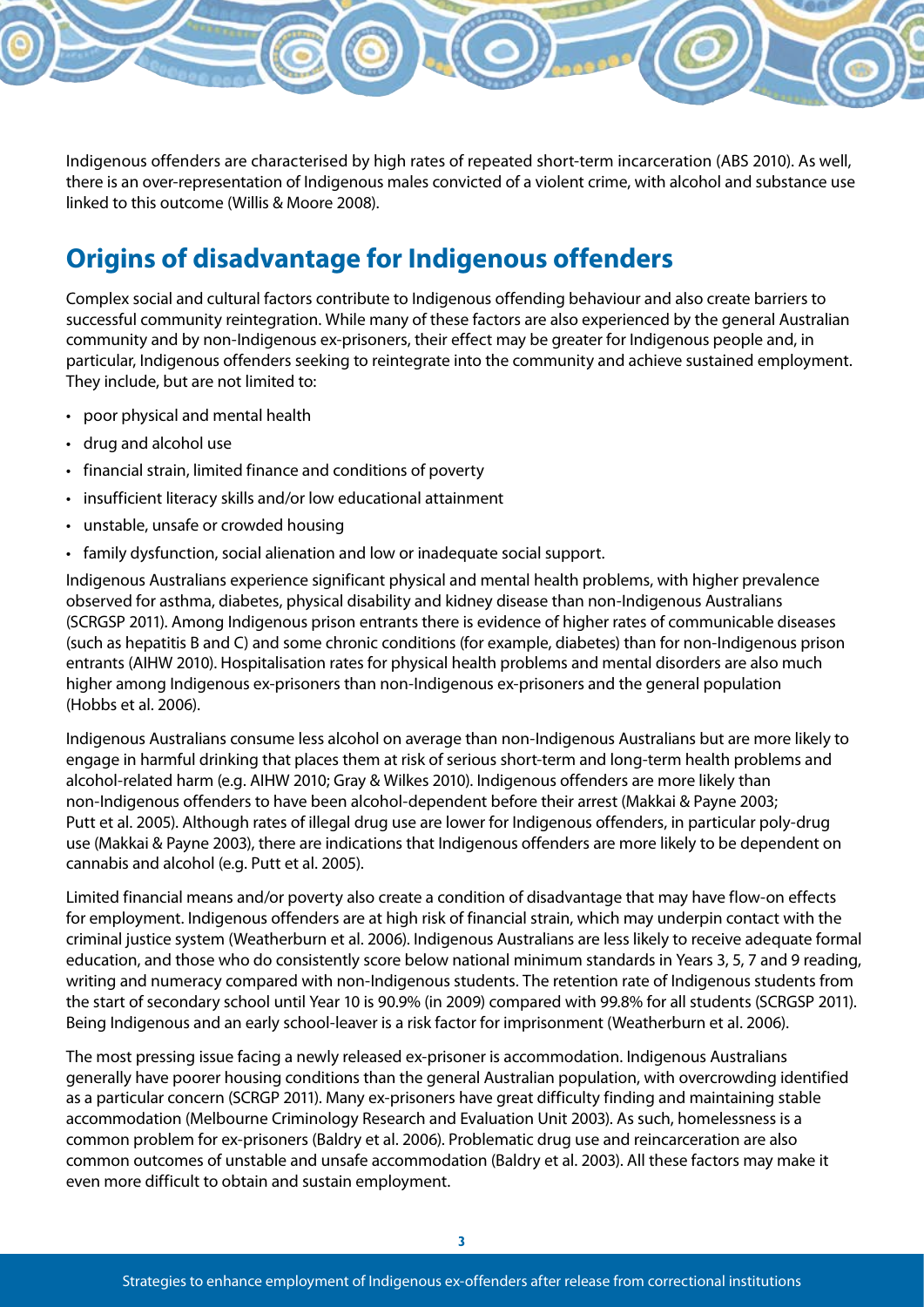Social networks, too, are critical to successful community re-entry for prisoners. Ex-prisoners typically have a limited social network that consists, in many cases, of friends who have been in prison or who have participated in criminal activity (La Vigne et al. 2004). This is also generally the case for Indigenous offenders returning to the community.

While the issues faced by Indigenous female offenders are much the same, Indigenous women also typically experience higher rates of substance use and mental health problems than non-Indigenous women, and report long histories of sexual and/or physical abuse (e.g. AIHW 2010; Hobbs et al. 2006).

## **Employment disadvantage**

It is well established that ex-prisoners as a group are underemployed compared with the general population (e.g. Melbourne Criminology Research and Evaluation Unit 2003). Indigenous working-age Australians have a much lower employment participation rate than the non-Indigenous population. Actual unemployment is higher among Indigenous Australians than the general community, especially in rural and remote areas (ABS 2009). In 2009, the unemployment rate for Indigenous Australians was 18% compared with 5% for non-Indigenous Australians, with many Indigenous Australians being long-term unemployed. There is, of course, some variation by location. In major cities, the unemployment rate for Indigenous people was 19%, compared with 20% in regional areas and 10% in remote areas (ABS 2009), although the latter figure should be interpreted with caution given high sampling errors.

When criminal history is taken into account, the picture is even more disconcerting; in fact, the disparity in arrest rates between Indigenous and non-Indigenous Australians may account for at least 20% of the difference in employment rates between these two groups (Borland & Hunter 2000). Moreover, unemployment is higher among Indigenous Australians who have been arrested within the past 5 years (29%) than among Indigenous persons who were not arrested (11%) in that time (ABS 2007). Given research evidence that unemployment is related to reoffending and reconviction (Baldry et al. 2003; Webster et al. 2001), it is clearly important that Indigenous ex-prisoners receive the support they need to become employed, productive and integrated members of their communities.

Ex-prisoners generally have poor work histories and are typically employed in low-wage jobs with few tangible rewards. There are numerous identified barriers to employment that may affect Indigenous and non-Indigenous ex-prisoners (Graffam et al. 2008; Graffam et al. 2005; Webster et al. 2001). These include:

- • a lack of personal and work-related skills
- • educational disadvantage/low literacy levels
- unfavourable employer attitudes (resistance related to ex-prisoners and crime)
- racism on the part of employers
- lack of work opportunities in their neighbourhood/community
- lack of job contacts because of segregated social networks
- • financial difficulties affecting interview/job
- problems making the transition from benefits to employment
- • behavioural problems
- lack of qualifications
- • low self-esteem, confidence and motivation
- absent or poor work experience history
- • difficulty adjusting to the routine of work.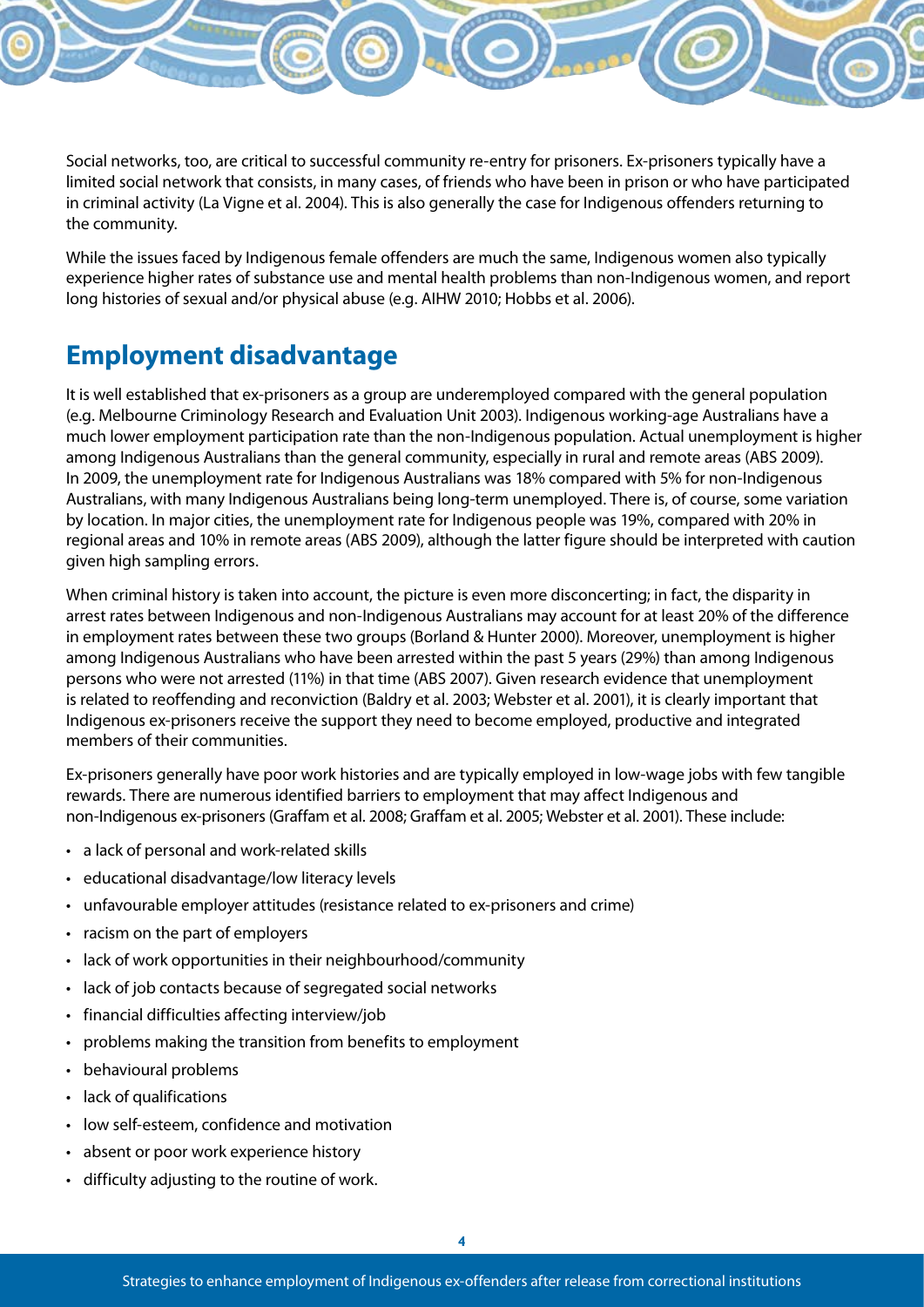## **Current employment assistance programs**

Indigenous offenders are eligible for numerous and varied employment-related programs before and after release from a correctional institution. JSA, the national system funded by the Australian Government Department of Education, Employment and Workplace Relations (DEEWR), provides mainstream and specialist employment services for which ex-prisoners and offenders are eligible. State and territory correctional services offer in-prison programs, including prison-industry training and a wide range of vocational training and education courses. Transition and post-release programs often include vocational training and education, plus employment assistance for job seeking and even post-placement support. In practice, such programs may be employment-specific or part of a holistic program in which employment is one component of a broad program agenda. With respect to Indigenous-specific and Indigenous ex-offender-specific employment services, there are a range of services available, some funded by the Australian Government, some by states and territories, and some by industry.

## **Australian Government**

#### **Job Services Australia**

Indigenous offenders are eligible to participate in mainstream JSA programs. There are also a small number of specialist JSA employment services contracted to assist ex-prisoners and offenders. Similarly, individualised services are provided through case-management models, for which Indigenous offenders are also eligible. Annual figures suggest generally favourable employment outcomes for Indigenous job seekers under the former Job Network (now JSA) model (Dockery & Milsom 2007).

*Example of a mainstream employment service that provides a range of employment programs, including Fresh Start, for Indigenous and non-Indigenous ex-offenders and pre-release prisoners.*

#### **PVS Workfind**

PVS Workfind provides a holistic service to job seekers and works collaboratively with community agencies, not-for-profit service providers and government and non-government organisations. It is a mainstream employment service that provides a range of employment programs, including Fresh Start, for Indigenous and non-Indigenous ex-offenders and pre-release prisoners. PVS Workfind is a large employment service provider operating across the full range of Australian Government-funded programs. It has three specialty divisions:

- • PVS Workfind, JSA
- • PVS Workfind Disability Employment Service
- • PVS Workfind Indigenous Services, which provides Indigenous job seekers with five key services: initial assessment, pre-employment support services, employment placement services and cross-cultural training for employers, and access to an Indigenous mentor, who provides a least 26 weeks post-placement support. These services are aimed at Indigenous job seekers generally, but can also be accessed by Indigenous ex-offenders.

To help achieve sustainable employment outcomes, specialised training programs have been developed, including Fresh Start, for Indigenous and non-Indigenous ex-offenders and pre-release prisoners.

See: <http://www.pvs.com.au/?id=2101010084BF536633B0A065CA257590002F918C>.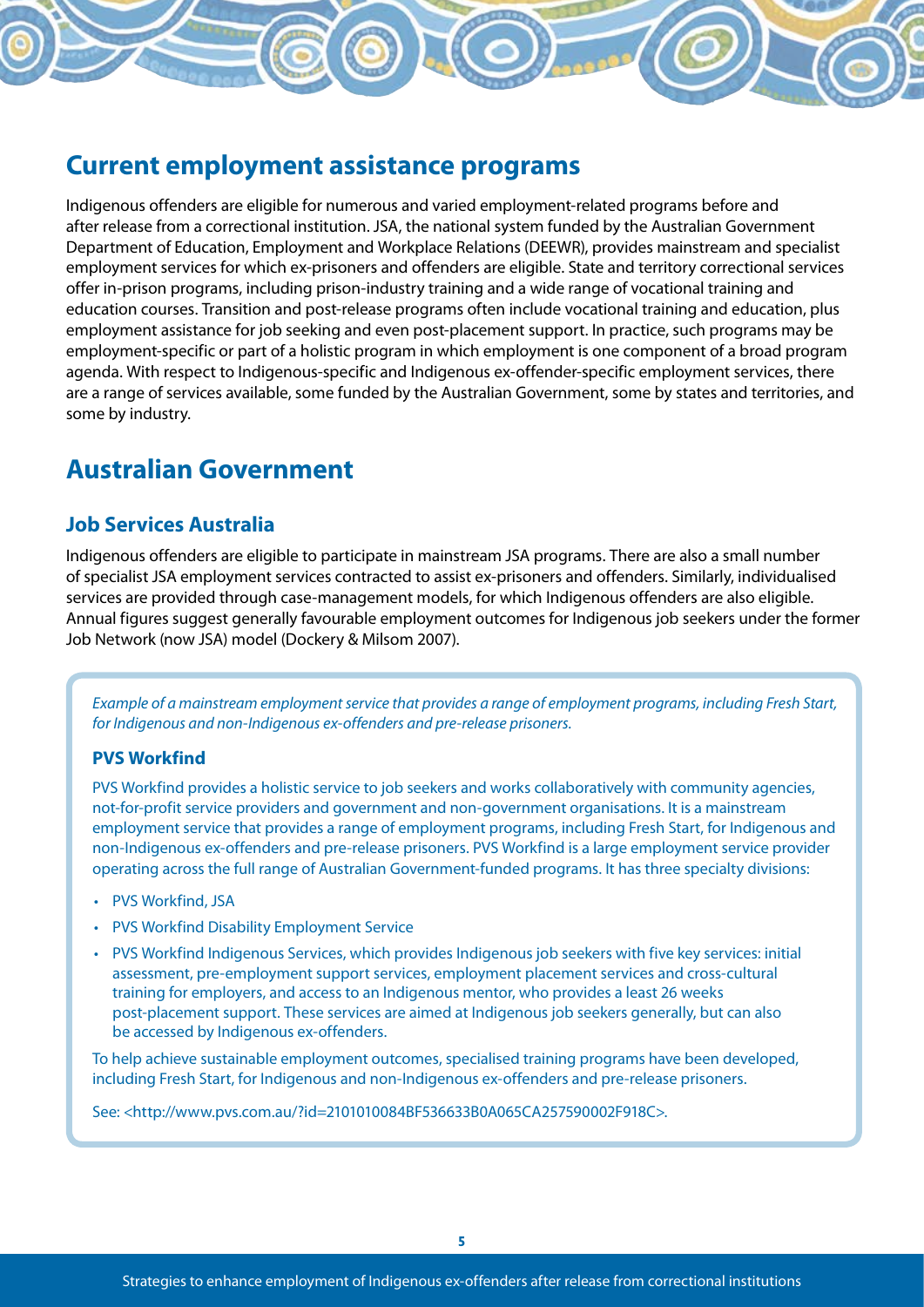From the beginning of JSA in July 2009 to March 2011, ex-offender job seekers have comprised about 11% of the total caseload. About 22% of ex-offender job seekers have been Indigenous. Over that period, 87,472 ex-offender job placements were achieved, with Indigenous ex-offenders accounting for 16% of the total. With respect to 13-week outcomes, 27,069 job placements were achieved, with Indigenous ex-offenders accounting for 16%. With respect to 26-week outcomes, 13,985 ex-offender outcomes were achieved, with Indigenous ex-offenders accounting for 15%. As can be seen, although somewhat under-represented in the outcomes, Indigenous ex-offenders have been effectively assisted into employment by JSAs (figures courtesy of DEEWR).

In a review of Indigenous employment programs in Australia, including the former Job Network, Dockery and Milsom (2007) reported that the main programs directed specifically toward Indigenous job seekers appeared to have been effective in promoting employment outcomes, at least in the short term. Important features of these programs included a mix of on-the-job work experience (via wage subsidies or brokered placements), combined with other support (for example, mentoring). Like Willis and Moore (2008), the authors recognised that the inclusion of Indigenous staff in program or service delivery was beneficial.

*Example of a Job Services Australia provider working specifically with Indigenous job seekers. The program is not specific to Indigenous offenders.*

#### **Tangentyere Employment Service (TES)—Tangentyere Council**

TES is a specialist Indigenous provider for the town camps of Alice Springs. It has 10% of the total number of Indigenous job seekers in Central Australia, with about 500 clients. Tangentyere's JSA has a unique service delivery model that includes two campervans set up as mobile offices to assist clients in the town camps. Weekly visits are made to each town camp, with attempts to meet each client fortnightly. This business model has allowed Tangentyere Council to integrate its several services and better assist job seekers.

As at 30 June 2010, TES had started working with more than 90% of its allocated caseload of clients. TES had placed 241 clients in employment, with more than half still in employment, which constitutes more than 30% of all placements by all providers in Central Australia.

See: <http://www.tangentyere.org.au/enterprises/employServices/jobAustralia.html>.

DEEWR provides the Indigenous Employment Program (IEP), which supports a broad range of program initiatives throughout Australia. The IEP funds programs aimed at employers, job seekers, employees, Indigenous communities, industry bodies, employer groups and entrepreneurs seeking to develop a sustainable business. Project funding is provided through a panel of service deliverers.

The reformed IEP began with the introduction of JSA in July 2009. In its first year, about 12,000 Indigenous Australians were placed into employment and about 14,000 engaged in training and other activities (DEEWR 2010). IEP figures for Indigenous ex-prisoners placed into employment through the program were not available for this paper. Although these sources of employment assistance have proven reasonably effective for Indigenous Australians generally, the non-specialist approach may be less effective with Indigenous ex-prisoners. However, the number of Indigenous-specific employment services is very small.

DEEWR also provides a pre-release employment preparation program for prisoners for which Indigenous prisoners are eligible. Although pre-release-only programs present certain difficulties, particularly due to the prevalence of short sentences, transition programs that begin pre-release and continue for several months post-release, with clearly stated program objectives and individualised assistance, have been shown to lead to successful reintegration.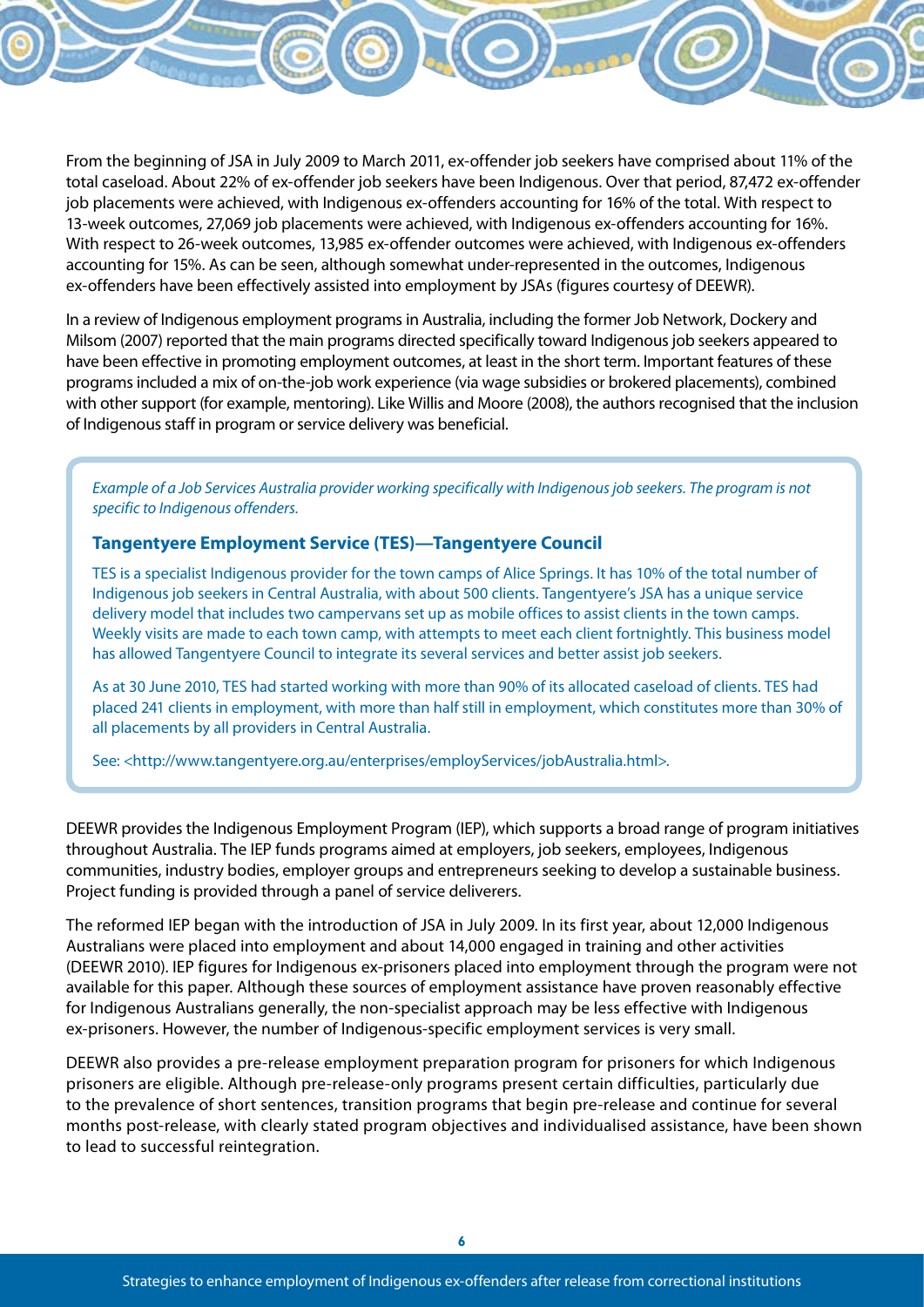## **State and territory-funded employment programs**

In addition to the Australian Government-funded services, there are several state and territory-level employment services for prisoners and ex-prisoners, though they are not Indigenous specific. The cases presented are not an exhaustive set; rather, they illustrate the types of services provided from the various funding sources.

*Examples of employment-focused programs for minimum-risk, job-ready prisoners within 12 months of release. The programs are not specific to Indigenous offenders.*

#### **Prisoner Employment Program—Department of Corrective Services, Western Australia**

- • This is a five-stage program, comprising application, assessment, case management, placement and post-placement support. It is a pre-release to post-release program.
- Participants must have completed more than half their sentence.
- Paid employment is at award levels, with all standard clearances (for example, police check, worker's compensation cover).
- • The program operates from nine locations in Western Australia, including metropolitan and regional prisons.

The program has been successful in placing ex-prisoners in employment after their release, but the extent of involvement and employment outcomes of Indigenous offenders is not known at this time.

For more information, contact the Department of Corrective Services, WA.

#### **Prisoner Employment Program—Northern Territory Correctional Services**

The Prisoner Employment Program has three elements: the Community Service Work Parties, the Volunteer Employment Program, and the Prisoner Paid Employment Program (PEP). This program has shown considerable success in helping prisoners make the transition from prison to the community. For example, in the past 12 months since the PEP was restarted, 16 prisoners have participated in full-time paid employment, seven in paid training programs (with two achieving full-time paid employment on completion of their sentence) and an average of 4 to 6 prisoners are on paid employment each month. Nearly two-thirds (65%) of PEP participants are Indigenous.

For more information, contact Northern Territory Correctional Services.

*Example of an employment service for prisoners and ex-prisoners provided by Queensland Corrective Services.*

#### **Advance2Work—Queensland**

Advance2Work, formerly the Pre-Release Employment Assistance Program, has operated across Queensland since 2000. It provides support from five locations to prisoners who are released from all custodial centres in Queensland. To be eligible, prisoners must begin the program within 6 months before release. Program providers are expected to ensure that the participant profile is representative of the state's prisoner population. The program provides a range of employment-related supports, including training needs analysis, vocational training, job search skills development, job placement, post-employment support, and referral to other services.

A review of program performance between July 2007 and December 2009 (30 months) was conducted in 2010. During that time, 7,460 persons were assisted, with 1,918 (25.7%) placed in employment and 1,337 (17.9%) retaining employment for at least 13 weeks. Of the total program participants, 2,063 (27.7%) were Indigenous. Of the total achieving 13 weeks of continuous employment, 232 (17.4%) were Indigenous. This performance is comparable with mainstream JSA performance, and shows the effectiveness of the program in supporting Indigenous participants, although this was lower than for non-Indigenous participants.

For more information, contact Queensland Corrective Services.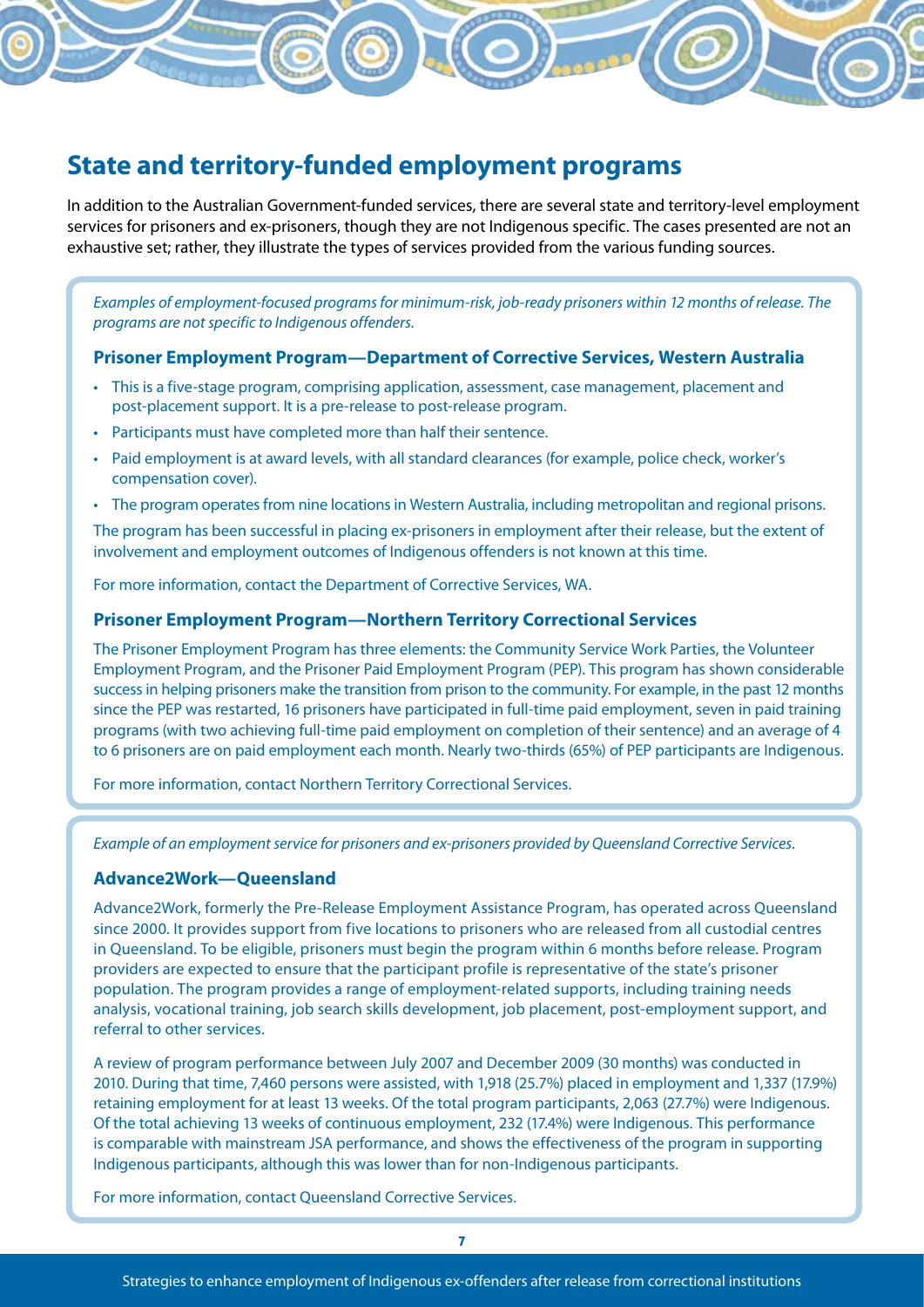## **Industry-funded employment programs**

Numerous industry-funded employment training programs may also be effective in improving employment outcomes for Indigenous ex-prisoners, though further evaluations are required to demonstrate this.

*Example of an employment-specific program tailored for, and operated by, Indigenous people*.

#### **JobTrainWA**

JobTrainWA is an Indigenous-owned and operated program in Western Australia that provides training pertinent to Indigenous ex-offenders. Its main focus is on preparation and placement for work in the mining industry. The program is tailored for the Indigenous community and offers:

- • Certificate I and II Business
- • cross-cultural awareness training
- Aboriginal school-based training
- pre-employment training
- • the IEP.

See: <http://www.jobtrainwa.com.au/staff/>.

The mining industry in Western Australia is working with local Indigenous support services to improve the general wellbeing of Indigenous communities and their education and employment skills, with a long-term view to increasing employment opportunities for Indigenous people in the mining industry. In South Australia, OZ Minerals offers a pre-employment training program to local Indigenous and non-Indigenous people, with all graduates offered guaranteed employment. In Western Australia and the Northern Territory, Rio Tinto has a similar work-training program for Indigenous people that engages Indigenous ex-prisoners.

See: <http://www.riotintoironore.com/ENG/careers/183\_indigenous\_employment.asp>.

<http://www.theaustralian.com.au/careers/mining-talent-from-nearby/story-fn717l4s-1226011809234>.

### **Issues affecting success**

In-prison programs can provide valuable employment-relevant skill acquisition; however, nationally and internationally, low participation rates in vocational training and education programs within prisons remain a problem. The low proportion of Indigenous and non-Indigenous prisoners achieving a certification or qualification may be explained to some extent by the impact of typically short sentences on program participation. There are long waiting lists for courses, indicating that demand is much higher than availability. There is an urgent need to improve program participation in prisons so that individuals leave prison with a skill base that can improve their chances of successful employment after release. Policy and program reform is also urgently needed to reduce waiting lists for courses and to increase resources to provide vocational training and education.

In a review of programs in Australian prisons, Howells et al. (2004) suggested a range of program improvements specific to Indigenous offenders, including the need to meet the training needs of the majority of prisoners who have short sentences, to consider language difficulties (for example, where English may be a second or third language, the use of jargon) and to recognise the diversity of Indigenous cultures and the subsequent need for guidance from local Indigenous groups. There is also evidence that male Indigenous prisoners may prefer male facilitators (Willis & Moore 2008).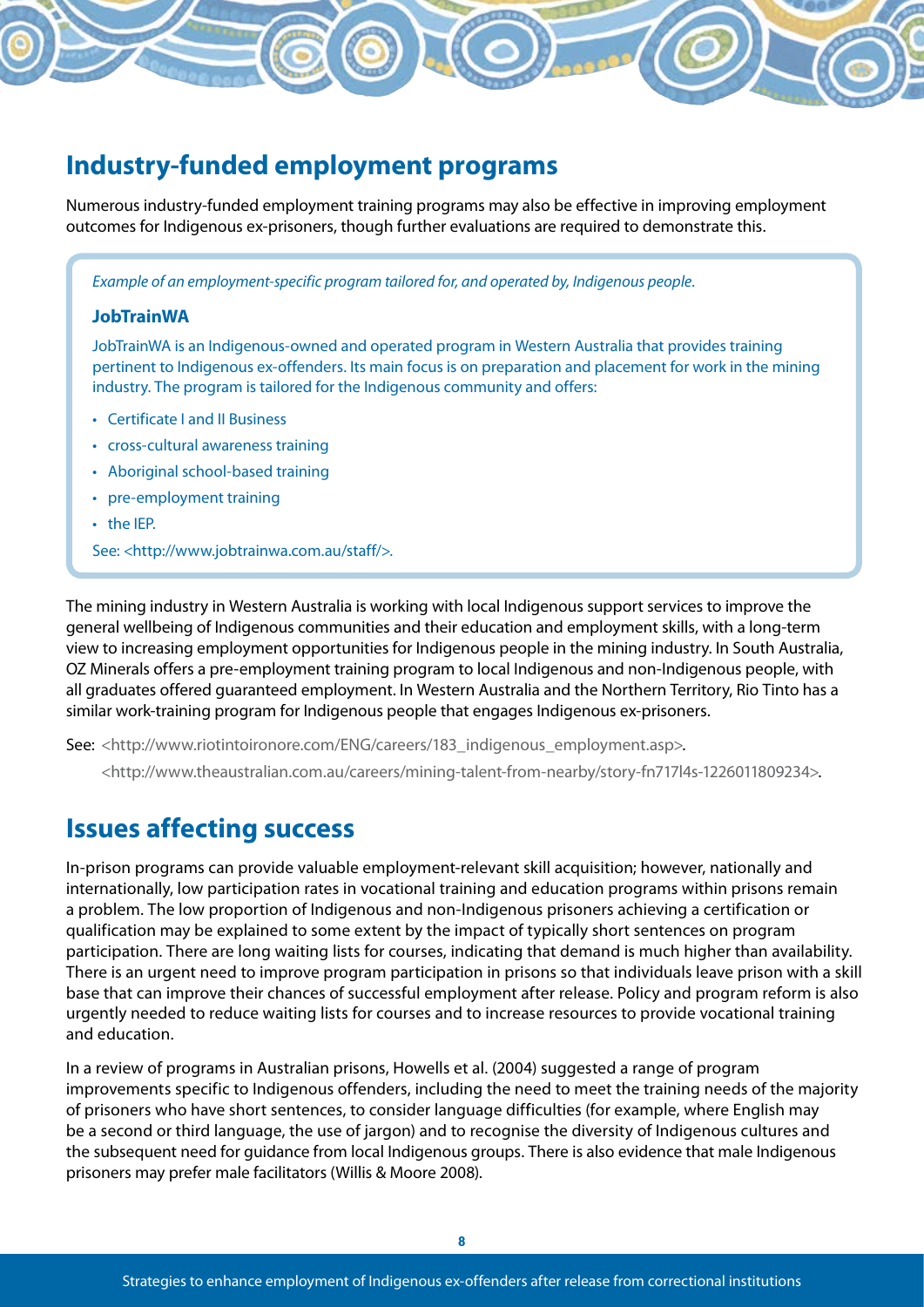Researchers have identified the key qualities of successful post-release employment programs (Borzycki 2005). These include networking with the labour market; modifying recruitment and placement procedures in line with labour market needs; and providing employer incentives, information about job opportunities, appropriate vocational training, work-release opportunities for suitable offenders, job retention skills, assistance to offenders in appropriate disclosure of criminal history, and long-term follow-up support.

In addition to the need for employment assistance, there is the issue of stakeholder attitudes toward the employability of Indigenous and non-Indigenous ex-prisoners. Employers, employment service providers and corrective services staff have been shown to rate the employment prospects of ex-prisoners as poor (Graffam et al. 2008), with variations related to the type of crime and whether training had been completed in prison. Attitude change can be promoted by exposing employers and employment service providers to ex-prisoners through job fairs and work trials, and by publicising success stories. Employer incentives have also been shown to be effective in warming employers to hiring Indigenous people (refer Giddy et al. 2009) and ex-prisoners (e.g. The Bridge Project 2011).

In any case, progress must be understood and managed in terms of small steps. Ex-prisoners often require a slow rate of change to maintain more-or-less stable progress, and even then progress is likely to be difficult (Graffam et al. 2005). It is unreasonable to expect 6-week rehabilitation programs, or so-called intensive assistance, to be either intensive or long enough to produce lasting results. Those providing employment assistance should also take into account the frequent interdependence of employment, housing, drug and alcohol treatment, and family and social network support needs, when structuring and delivering support.

Documenting effective practice is important. JSA ratings measure the relative performance of JSA providers against two contractual key performance indicators. This is to inform job seekers, JSA providers and DEEWR about the comparative performance of providers. Beyond what is suggested about performance by the JSA star rating system, the effectiveness of mainstream and specialist employment services in assisting Indigenous ex-prisoners to gain employment and other program goals compared with non-Indigenous participants is not well documented. Few evaluations of best practice and effectiveness of employment services for Indigenous ex-offenders have been conducted, and there is a resultant lack of specific knowledge of employment programs for Indigenous ex-prisoners. However, evaluation has been viewed as particularly important (Gilbert & Wilson 2009). Program evaluation is a critical component of program integrity. The short-term or pilot status of many programs has made thorough evaluation difficult.



**9**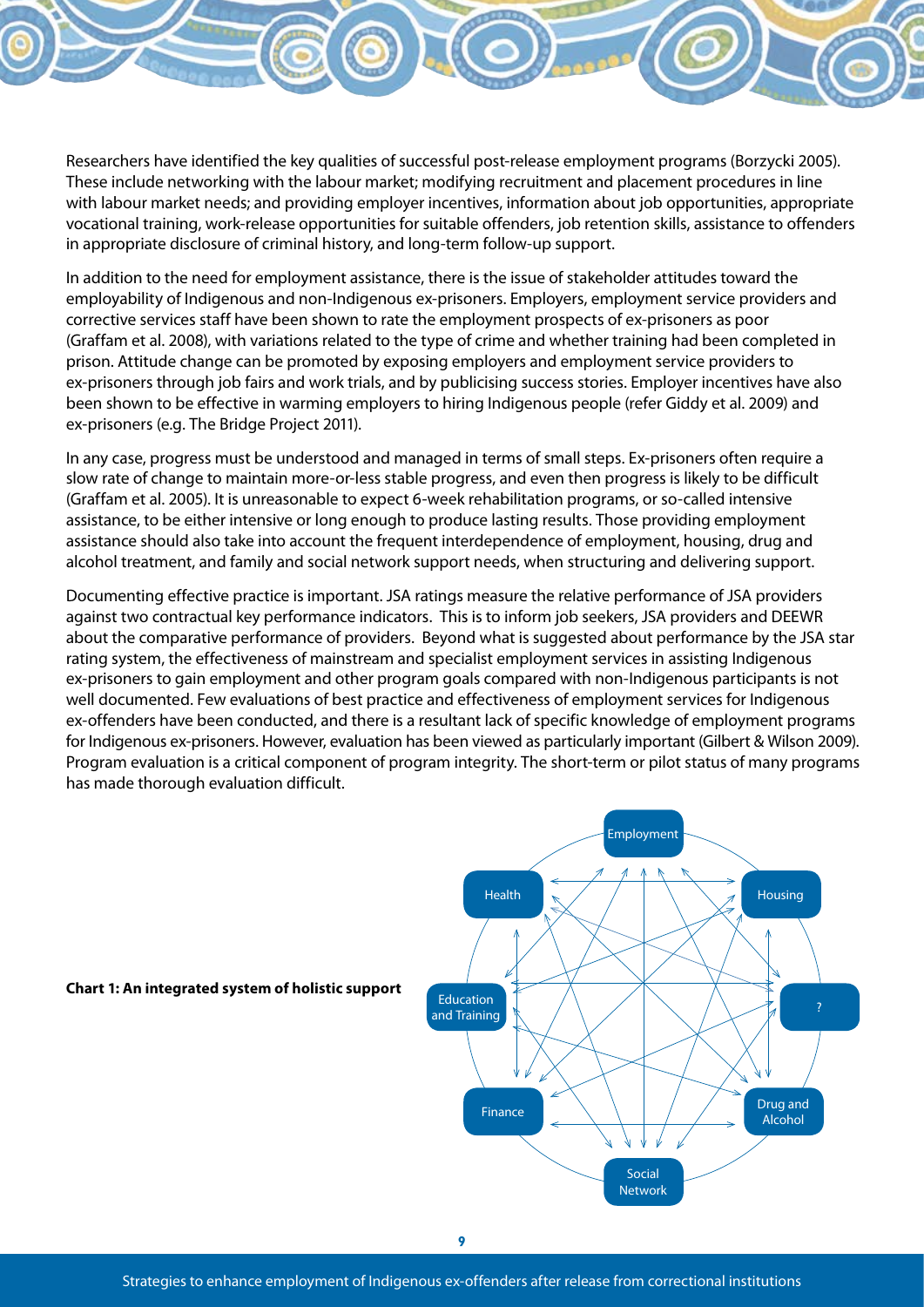## **A holistic approach to employment assistance**

Having noted the extent of disadvantage, the range of programs available and some of the good work being done, there is clearly much more to be done to help Indigenous ex-prisoners reintegrate into their communities. Acknowledging the depth of change required to transform a life, and that self-sufficiency is an ambiguous point along the developmental path, it is essential to build a support system that will serve Indigenous ex-prisoners. Given the complexity, multiplicity and pervasiveness of disadvantage among Indigenous and non-Indigenous ex-prisoners, comprehensive local networks of formal and informal support are needed. A support model that provides personalised case management is ideal. Such a model accounts for the diverse and often dynamic needs of individual program participants and can accommodate differing rates of progress.

As an example, vocational training should often begin with short courses that provide tangible outcomes, such as certificates or licences. Longer-term training for Indigenous ex-prisoners should be considered in reference to readiness, and not simply desire. Employment, too, should be approached with an expectation of gradual progress. That may mean work trials with an employer, volunteer work for some time to build general work skills, and minimum part-time paid employment as starting points. Such activities can contribute to skill development and the development of a useful résumé to obtain more substantial and ongoing paid employment.

Because the real issue for many ex-prisoners is not merely employment, but lifestyle change, a more comprehensive and personalised approach is important. It is also important to integrate the pieces of a personalised approach into a whole, so that a cohort of individuals can be supported, each in terms of their needs. For these reasons, an integrated local support system of networked providers, organised and managed well and using a personalised case-management model, can provide the means to achieve sustainable, positive lifestyle change for Indigenous and non-Indigenous ex-prisoners.

Such a system would be structured through a central transition support program that coordinates and case manages support services for individual program participants. The model for this program is shown in Chart 1. The '?' in the model is meant to indicate that it is an open system that can accommodate any number of additional pieces as required or are available. In the case of many Indigenous participants, the '?' is likely to include elders and community members.

# **Strategies to promote sustainable employment for Indigenous ex-prisoners**

Strategies for promoting sustainable employment for Indigenous ex-prisoners can be identified from existing literature and emerging employment service models and practices. These strategies are not mutually exclusive. They involve:

- • incorporating a culturally appropriate focus with culturally relevant methods of service delivery, as well as involving Indigenous community members and elders, in the design and delivery of the program
- • from an 'infrastructure' perspective, strengthening family and community connections to the employment service and encouraging individual program participants, family members and elders to be active agents in the reintegration process locally—this can include a mentoring component
- • developing a social enterprise employment model based on local business opportunities that involves apprenticeships, trade certification, career advancement and prospects of spin-off businesses from the original enterprise
- • developing local networked transition support programs that include all of the appropriate elements of the model described above with the required local network facilitation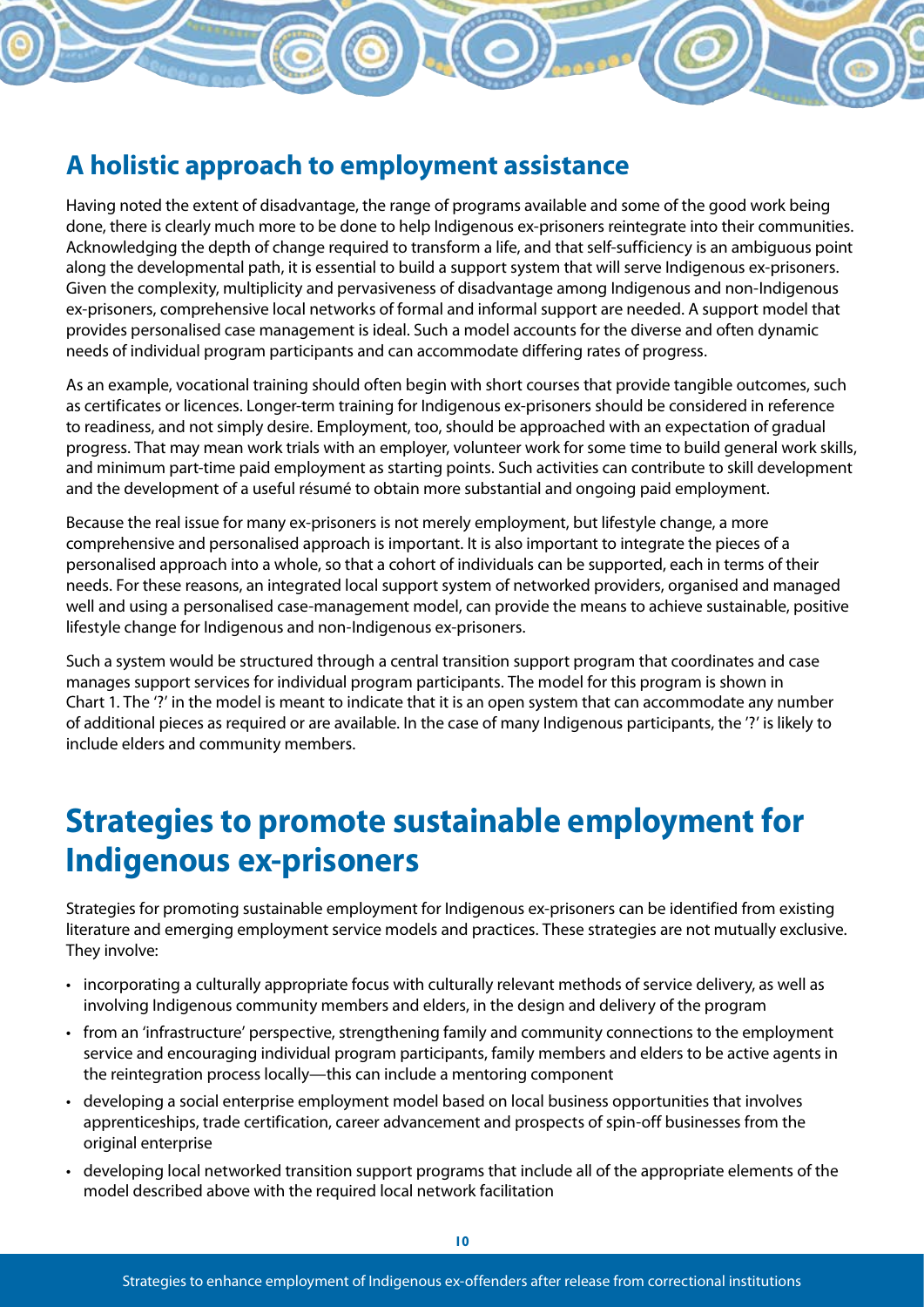- • using a case-management model to ensure that individualised attention is given and that an appropriate support package is provided to program participants
- • tailoring employment preparation to locally available job opportunities, individual readiness, and availability of resources for support.

## **Facilitators and barriers**

There is evidence that numerous program-related factors either facilitate, or are barriers to, success in employing Indigenous offenders. In short, to be effective, employment programs should ideally:

- • be designed specifically for Indigenous offenders and any subgroups within the Indigenous offender community
- • have the support of, and include input from, the local Indigenous community
- be culturally sensitive and appropriate
- include provision for long-term support
- • use a strong case-management approach
- • be part of a planned, integrated set of services designed to meet the wide-ranging, complex needs of Indigenous offenders
- have adequate resourcing and support that can be sustained beyond pilot project status
- include scope for both process and outcome evaluation to better understand the extent to which the program is appropriate for, and addresses the needs of, Indigenous offenders, and to understand the effect of the program on recidivism
- • include an analysis of program cost-effectiveness.

Generally speaking, barriers to providing effective employment programs for Indigenous offenders and ex-prisoners are the opposite of the facilitators above. Additional barriers include:

- short-term or inadequate funding arrangements
- lack of coordination between agencies and/or lack of integrated services
- poor uptake of, and retention in, appropriate programs
- reduced availability of appropriate programs/services in rural and remote areas
- lack of up-to-date research and of evaluation of promising programs.

# **Conclusion**

Unemployment is strongly related to offending and incarceration, in Australia and internationally. Indigenous Australians have significantly higher rates of unemployment and underemployment than non-Indigenous Australians. Offending and incarceration rates are also higher for Indigenous Australians. Complex social and cultural factors contribute to Indigenous offending behaviour. They also create significant barriers to successful post-release reintegration and contribute to the employment disadvantage of Indigenous offenders.

This resource sheet demonstrates that there are a few standout regional and urban employment programs that effectively support employment of Indigenous offenders. The most successful programs demonstrate that sustained, intensive intervention improves employment outcomes for this group. Moreover, they have shown the value of a comprehensive and personalised case-management approach.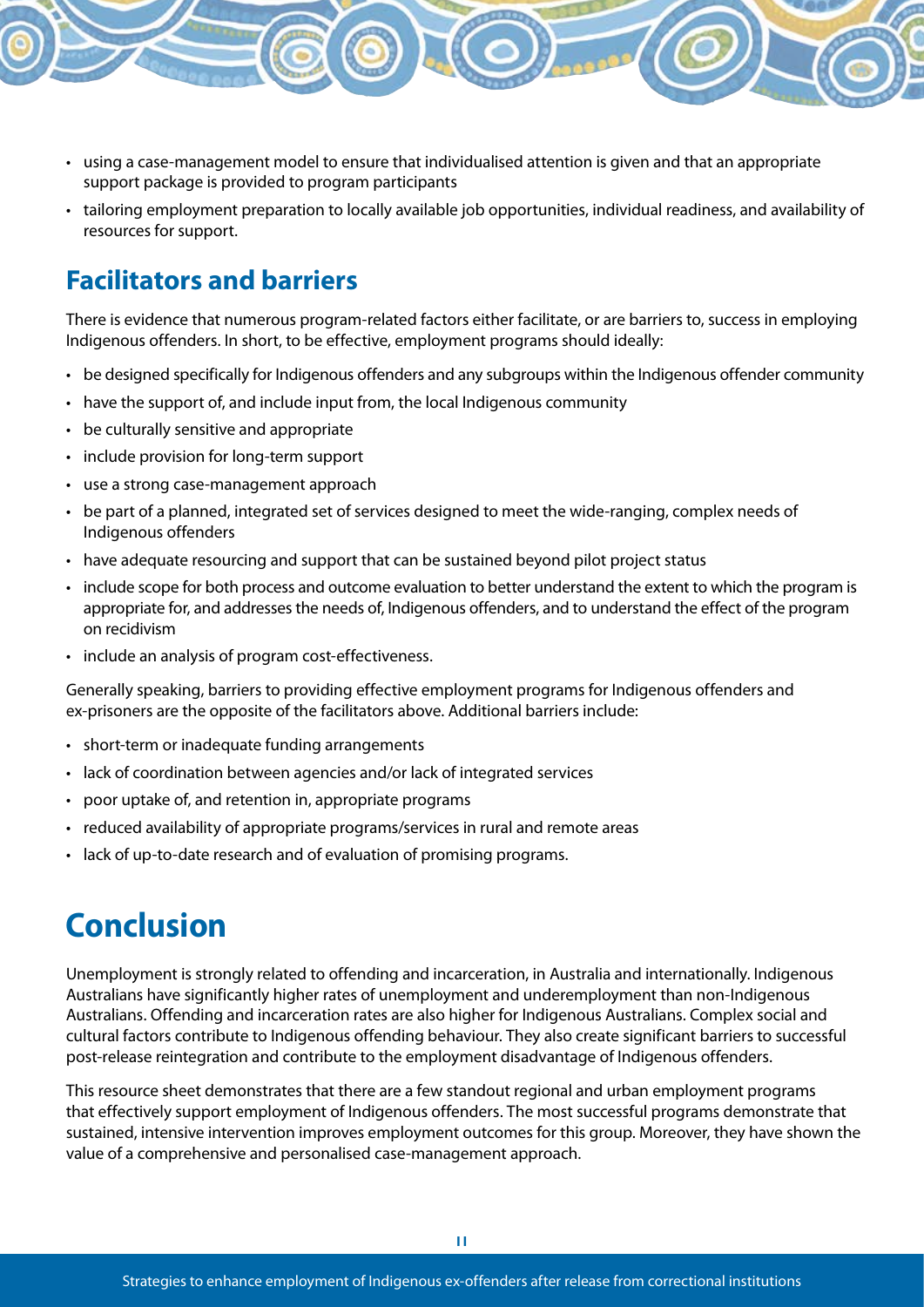There is a recognised shortfall in culturally specific programs for Indigenous offenders (refer Howells et al. 2004). We cannot assume that mainstream employment programs developed for the general population or for the general offender population are appropriate for all Indigenous offenders. To be fully effective, mainstream employment programs need to be adapted to incorporate Indigenous knowledge and practices, and legitimised by using Indigenous facilitators and elders to provide them (refer Willis & Moore 2008).

There is a need for more Indigenous-specific employment programs for Indigenous prisoners, especially those serving shorter sentences, and for the engagement of Indigenous staff delivering those services. It is also clear that there is a need to work with employers to promote the employment of ex-prisoners and align recruitment/ placement procedures with local labour market needs, individual readiness, and available support.

The following five broad strategies to improve employment outcomes for Indigenous ex-prisoners are supported by the evidence base:

- • incorporate culturally relevant and appropriate methods of service delivery, and involve Indigenous community members and elders in the design and delivery of the program
- improve availability of employment programs for Indigenous prisoners serving short custodial sentences
- • strengthen family and community connections to the employment service and encourage active agency in the reintegration process locally
- develop social enterprises as a basis of employment opportunities
- • develop an open system integrated local support network for Indigenous ex-prisoners that is operated on the basis of a personalised case-management model.

# **References**

ABS (Australian Bureau of Statistics) 2007. Law and justice statistics: Aboriginal and Torres Strait Islander people—A snapshot, 2006. Australia. ABS cat. no. 4722.0.55.003. Canberra: ABS. Viewed 10 March 2011, <http://www.abs.gov.au/ausstats/abs@.nsf/Latestproducts/4722.0.55.003Main%20Features99992006?opendocu ment&tabname=Summary&prodno=4722.0.55.003&issue=2006&num=&view=>.

ABS 2009. Labour force characteristics of Aboriginal and Torres Strait Islanders. Australia. ABS cat. no. 6287.0. Canberra: ABS. Viewed 8 March 2011, <http://www.ausstats.abs.gov.au/Ausstats/subscriber.nsf/0/FD632DA9DB37 2177CA2577360017E08B/\$File/62870\_2009.pdf>.

ABS 2010. Prisoners in Australia. ABS cat. no. 4517.0. Canberra: ABS. Viewed 8 March 2011, <http://www.ausstats. abs.gov.au/Ausstats/subscriber.nsf/0/F3916FB1F45FAF12CA2577F3000F11F0/\$File/45170\_2010.pdf>.

AIHW (Australian Institute of Health and Welfare) 2010. The health of Australia's prisoners 2009. Cat. no. PHE 123. Canberra: AIHW.

Baldry E, McDonnell D, Maplestone P & Peeters M 2003. Ex-prisoners and accommodation: What bearing do different forms of housing have on social reintegration for ex-prisoners? Melbourne: Australian Housing and Urban Research Institute.

Baldry E, McDonnell D, Maplestone P & Peeters M 2006. Ex-prisoners, accommodation and the state: post-release in Australia. Australian and New Zealand Journal of Criminology 39:20–34.

Borland J & Hunter BH 2000. Does crime affect employment status?—The case of Indigenous Australians. Economica 67:123–44.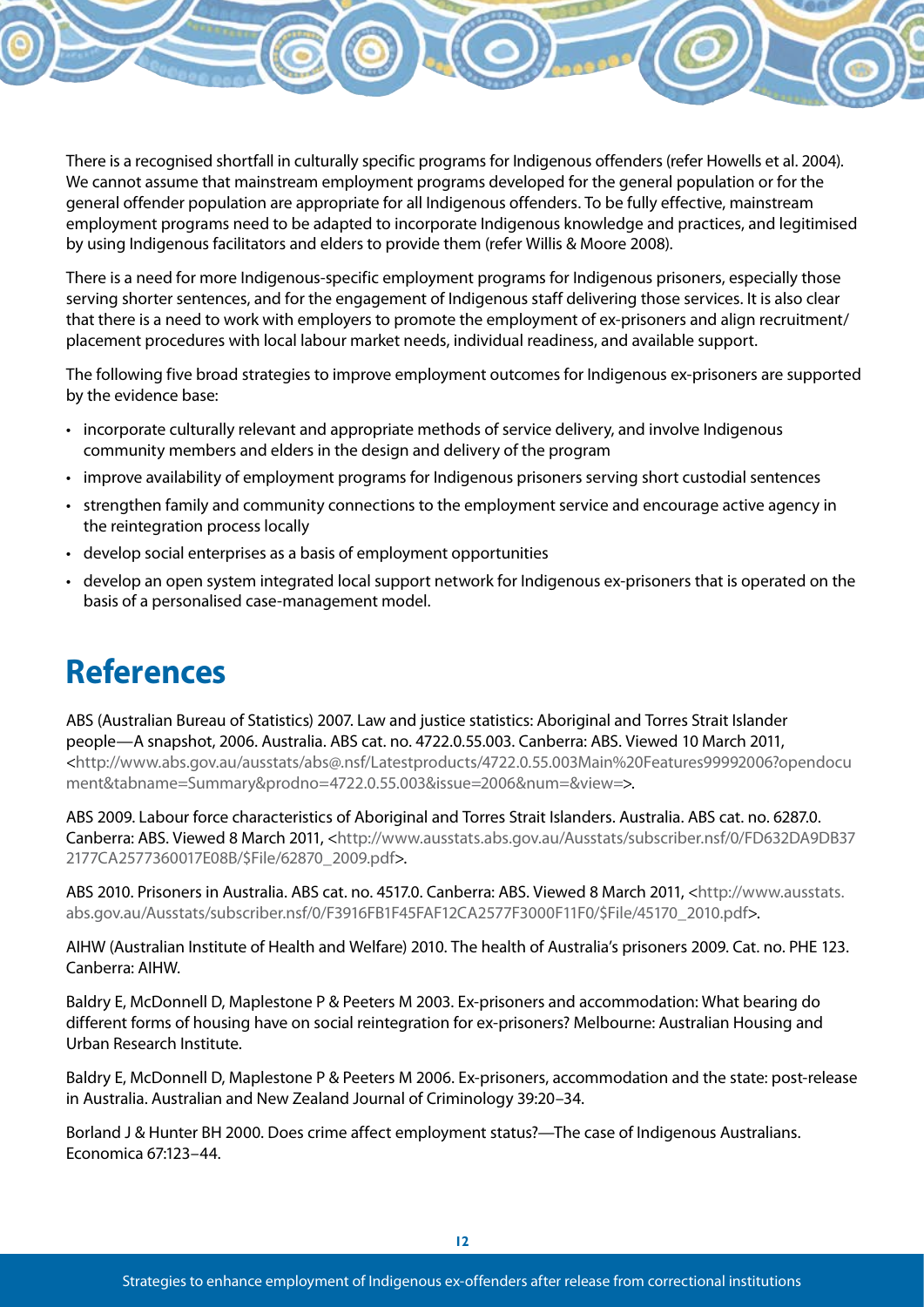Borzycki M 2005. Interventions for prisoners returning to the community. Canberra: Australian Government Attorney-General's Department. Viewed 12 March 2011, <http://www.aic.gov.au/documents/F/6/E/%7BF6E2B190- 2C21-4C7D-B45F-2C7D6FA3DE45%7D2005-03-prisoners.pdf>.

DEEWR (Department of Education, Employment and Workplace Relations) 2010. Annual report 2009-2010. Canberra: DEEWR. Viewed 19 December 2013, <http://docs.employment.gov.au/system/files/annual\_report\_2009\_1020110501\_1.pdf>.

Dockery AM & Milsom N 2007. A review of Indigenous employment programs. Adelaide: NCVER. Viewed 12 March 2011,

<http://generationone.org.au/uploads/assets/NCVER-Indigenous-employment-strategies-nr4019.pdf>.

Giddy K, Lopez J & Redman A 2009. Guide to success for organisations in achieving employment outcomes for Aboriginal and Torres Strait Islander people. Canberra: NCVER. Viewed 12 March 2011, <http://www.ncver.edu.au/publications/2125.html>.

Gilbert R & Wilson A 2009. Staying strong on the outside: Improving the post-release experience of Indigenous young adults. Indigenous Justice Clearinghouse. Canberra: AIC. Viewed 20 October 2011, <http://www.indigenousjustice.gov.au/briefs/brief004.pdf>.

Graffam J, Shinkfield AJ, Mihailides S & Lavelle B 2005. Creating a pathway to reintegration: The Correctional Services Employment Pilot Program (CSEPP). Final Report to Department of Justice. Melbourne: Deakin University.

Graffam J, Shinkfield AJ & Hardcastle L 2008. The perceived employability of ex-prisoners and offenders. International Journal of Offender Therapy and Comparative Criminology 52:673–85.

Gray D & Wilkes E 2010. Reducing alcohol and other drug related harm. Resource sheet no. 3. Closing the Gap Clearinghouse. Canberra: AIHW.

Hobbs M, Krazlan K, Ridout S, Mai Q, Knuiman M & Chapman R 2006. Mortality and morbidity of prisoners after release from prison in Western Australia 1995–2003. Trends & issues in crime and criminal justice no. 320. Viewed 19 December 2013, < http://www.aic.gov.au/publications/current%20series/rpp/61-80/rpp71.html>.

Howells K, Heseltine K, Sarre R, Davey L & Day A 2004. Correctional offender rehabilitation programs: The national picture in Australia. Canberra: Criminology Research Council.

La Vigne N, Visher C & Castro J 2004. Chicago prisoners' experiences returning home. Washington: Urban Institute Justice Policy Center.

Makkai T & Payne J 2003. Drugs and crime: A study of incarcerated male offenders. Australian Institute of Criminology, Research and Public Policy Series no. 52. Canberra: Australian Institute of Criminology.

Melbourne Criminology Research and Evaluation Unit 2003. Bridging the Gap: A release transition support program for Victorian prisoners. Final Evaluation Report. Victoria: Department of Justice.

Putt J, Payne J & Milner L 2005. Indigenous male offending and substance abuse. Trends & issues in crime and criminal justice no. 293. Canberra: Australian Institute of Criminology.

SCRGSP (Steering Committee for the Review of Government Service Provision) 2011. Report on Government Services 2011. Canberra: Productivity Commission. Viewed 10 March 2011, <http://www.pc.gov.au/\_\_data/assets/pdf\_file/0015/105252/rogs-2011-volume1.pdf>.

The Bridge Project 2011. Canberra: YMCA. Viewed 18 March 2011, <http://www.bridgeproject.ymca.org.au/index.asp?menuid=070.060>.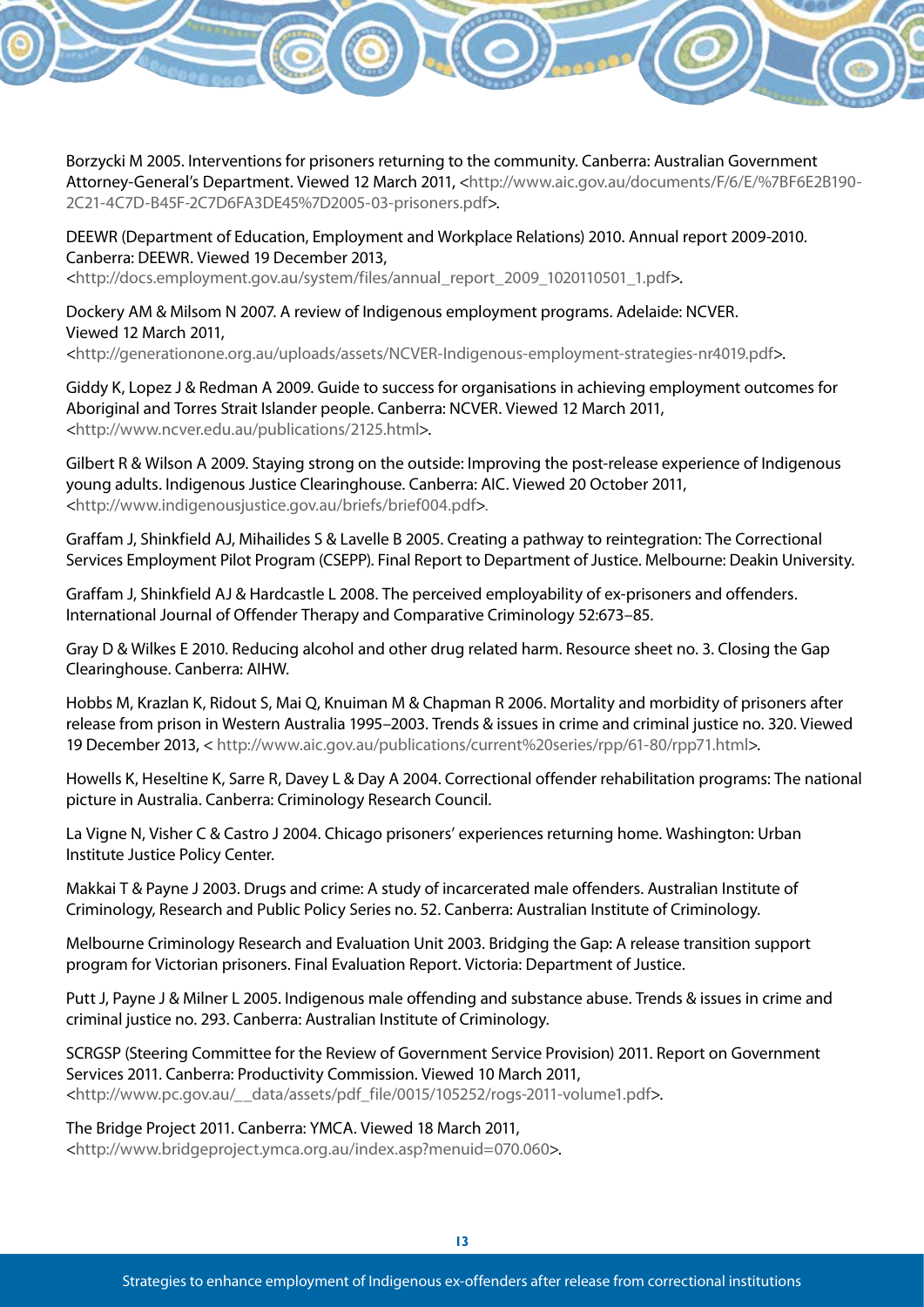Weatherburn D, Snowball L & Hunter B 2006. The economic and social factors underpinning Indigenous contact with the justice system: Results from the 2002 NATSISS survey. Crime and justice bulletin no. 104. Sydney: NSW Bureau of Crime Statistics and Research. Viewed 4 March 2011,

<http://www.lawlink.nsw.gov.au/lawlink/bocsar/ll\_bocsar.nsf/vwFiles/cjb104.pdf/\$file/cjb104.pdf>.

Webster R, Hedderman C, Turnbull PJ & May T 2001. Building bridges to employment for prisoners. Home Office Research Study 226. The Communication and Development Unit, London: Home Office. Viewed 18 March 2011, <http://rds.homeoffice.gov.uk/rds/pdfs/hors226.pdf>.

Willis M & Moore JP 2008. Reintegration of Indigenous prisoners. Australian Institute of Criminology, Research and Public Policy Series No. 90. Canberra: Australian Institute of Criminology. Viewed 4 March 2011, <http://www.aic.gov.au/documents/4/1/E/%7B41EFB68A-8B0A-43F8-A747-E71315F88751%7Drpp90.pdf>.

## **Acknowledgments**

This review was prepared by Professor Joseph Graffam (Pro-Vice Chancellor, Research Development and Training, Deakin University) and Dr Alison Shinkfield (Research Fellow, School of Psychology, Deakin University). The contribution of Jenny Crosbie and the program providers is gratefully acknowledged, as well as the valuable feedback from members of the Closing the Gap Clearinghouse Board and Scientific Reference Group.

## **Terminology**

**Indigenous:** Aboriginal and Torres Strait Islander and Indigenous are used interchangeably to refer to Australian Aboriginal and/or Torres Strait Islander peoples. The Closing the Gap Clearinghouse uses the term 'Indigenous Australians' to refer to Australia's first people.

**Ex-prisoner, ex-offender and offender:** Variation in the use of 'ex-prisoner', 'ex-offender', and offender' result from variations in referents (subjects of particular pieces of research and particular program focus). For example, DEEWR does not report JSA outcomes for ex-prisoners specifically, but rather for all offenders irrespective of whether they served a custodial sentence.

**Employment outcome:** Refers to a job seeker being placed into employment and achieving either 13 or 26 weeks of continuous employment.

## **Funding**

The Closing the Gap Clearinghouse is a Council of Australian Governments initiative jointly funded by all Australian governments. It is being delivered by the Australian Institute of Health and Welfare in collaboration with the Australian Institute of Family Studies.

## **Suggested citation**

Graffam J & Shinkfield A 2012. Strategies to enhance employment of Indigenous ex-offenders after release from correctional institutions. Resource sheet no. 11. Produced for the Closing the Gap Clearinghouse. Canberra: Australian Institute of Health and Welfare and Melbourne: Australian Institute of Family Studies.